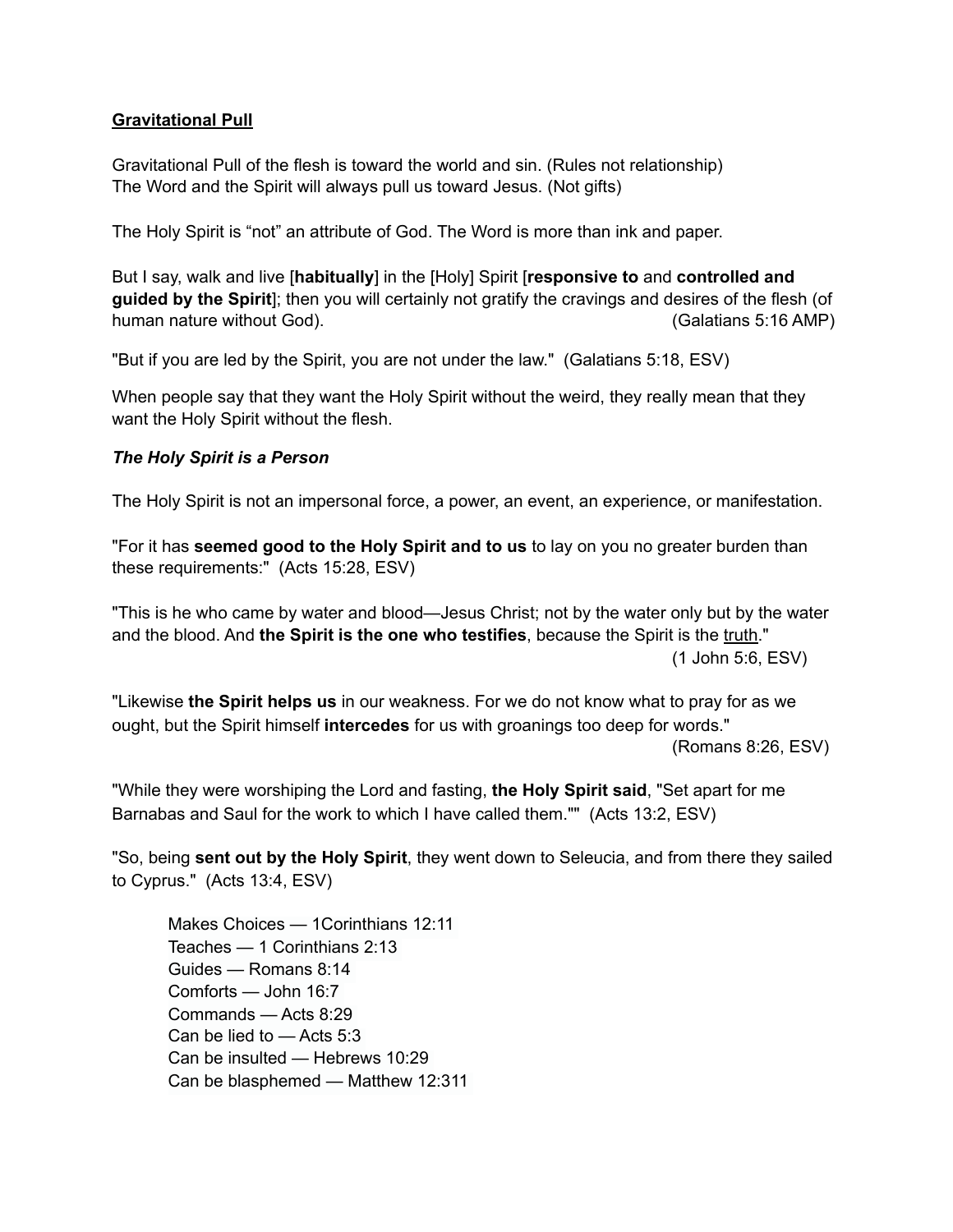### *The Holy Spirit is God*

"And I will ask the Father, and he will give you another **Helper**, to be with you forever, even the **Spirit of truth**, whom the world cannot receive, because it neither sees him nor knows him. You know him, for he dwells with you and will be in you. "I will not leave you as orphans; **I will come to you**." (John 14:16-18, ESV)

Helper, Gk. "one whom you call to your side in the battle or law-court."

"And because you are sons, God has sent **the Spirit of his Son** into our hearts, crying, "Abba! Father!" So you are no longer a slave, but a son, and if a son, then an heir through God." (Galatians 4:6-7, ESV)

Sonship, adoption, family are here connected to the Spirit's presence in the believer.

"And we all, with unveiled face, beholding the glory of the Lord, are being transformed into the same image from one degree of glory to another. For this comes from **the Lord who is the Spirit**." (2 Corinthians 3:18, ESV)

"For it is not you who speak, but **the Spirit of your Father** speaking through you." (Matthew 10:20, ESV)

*The Holy Spirit is God, and being God, His voice has priority over all voices, His will over all wills and His instruction over all other instruction.* (Balance)

Is the indwelling of the Holy Spirit a privilege given to believers or a responsibility entrusted to them?

# **The Choice: Walk According to the Flesh or According to the Spirit**

"For those who live **according** to the flesh set their minds on the things of the flesh, but those who live **according** to the Spirit set their minds on the things of the Spirit. For to set the mind on the flesh is death, but to set the mind on the Spirit is life and peace." (Romans 8:5-6, ESV)

"If we live by the Spirit, let us also **keep in step with the Spirit**." (Galatians 5:25, ESV)

# **Supernatural lifestyle is the result of being yielded to the Holy Spirit**

"The mature children of God are those who are moved by the impulses of the Holy Spirit.**"** (Romans 8:14, TPT)

*Obedience gives freedom to the Spirit of God to express His love for people* 

Obedience gives others access to the benefits of salvation.

**Our Position in Christ**